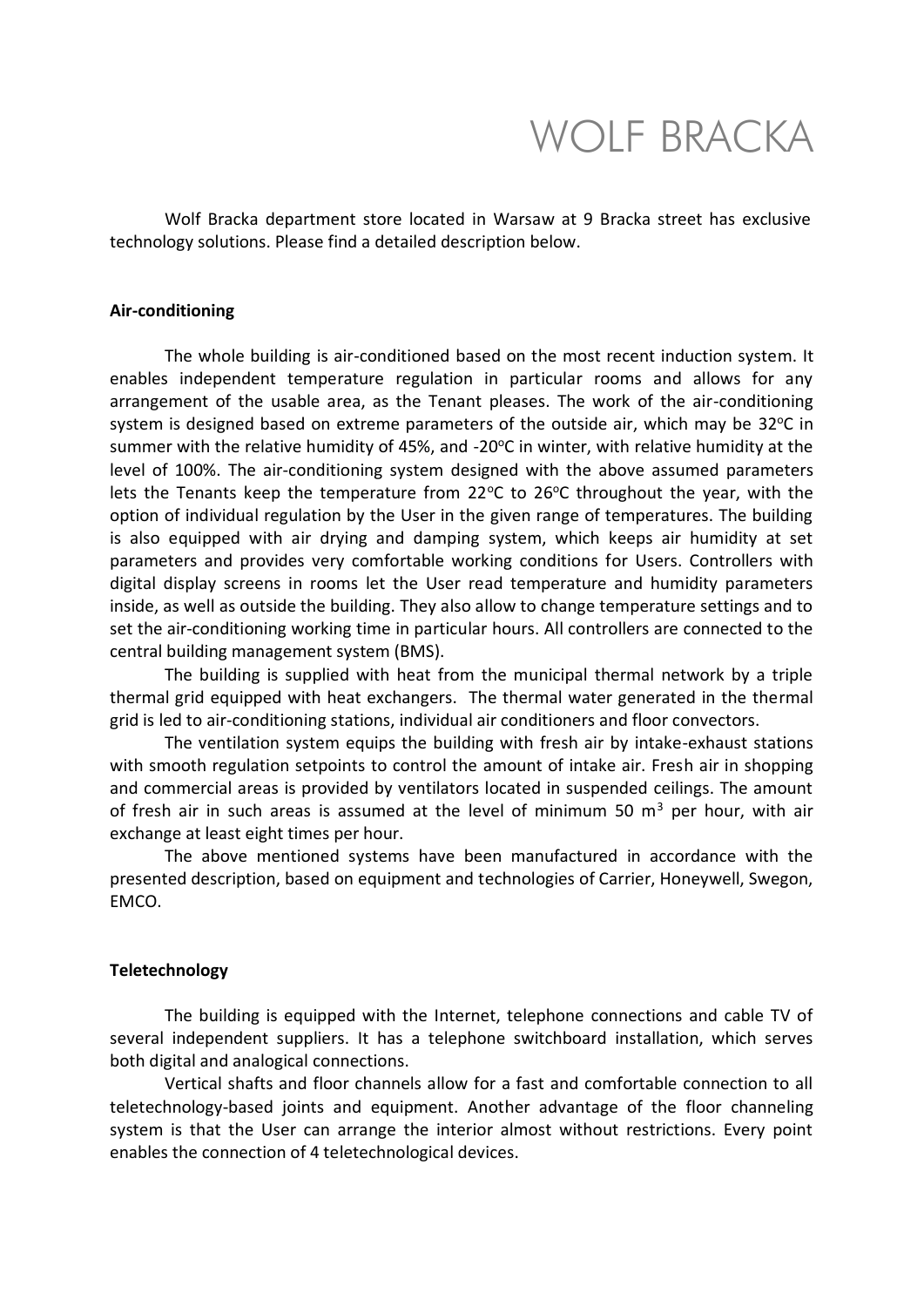The above mentioned systems have been made in accordance with the presented description based on equipment and technologies of Alcatel.

## **Lifts**

Vertical communication in the building is ensured by lifts and escalators.

Three fast passenger lifts grouped in one system allow for communication between the garrage and other floors of the building. There is one cargo lift to supply goods from the garrage and ground floor to all other floors. The escalators also provide fast and comfortable moving between the shopping and commercial floors of the building.

The lifts and escalators in the building are provided and serviced by ThyssenKrupp Elevator.

## **Safety**

The building is equipped with the electronic safety management system (SMS) and automatic building management system (BMS).

The following installations are operated with the electronic safety management system (SMS):

- access control,

- robbery and burglary signalization,
- closed-circuit TV,
- fire safety,
- detecting dangerous gas concentration,
- intercom,
- alarm communication.
	- Automatic management system (BSM) serves the following devices and installations:
- air conditioning, ventilation and heating,
- access control,
- robbery and burglary signalization,
- closed-circuit TV,
- fire safety,
- detecting dangerous gas concentration,
- monitoring,
- settlement of the use of electricity by tenants,
- lightening steering,
- lifts.

The above mentioned systems have been made in accordance with the presented description based on equipment and technologies of Honeywell.

## **Power supply**

The building is connected to two independent municipal medium voltage networks. The transforming station located in the building is equipped with a medium voltage